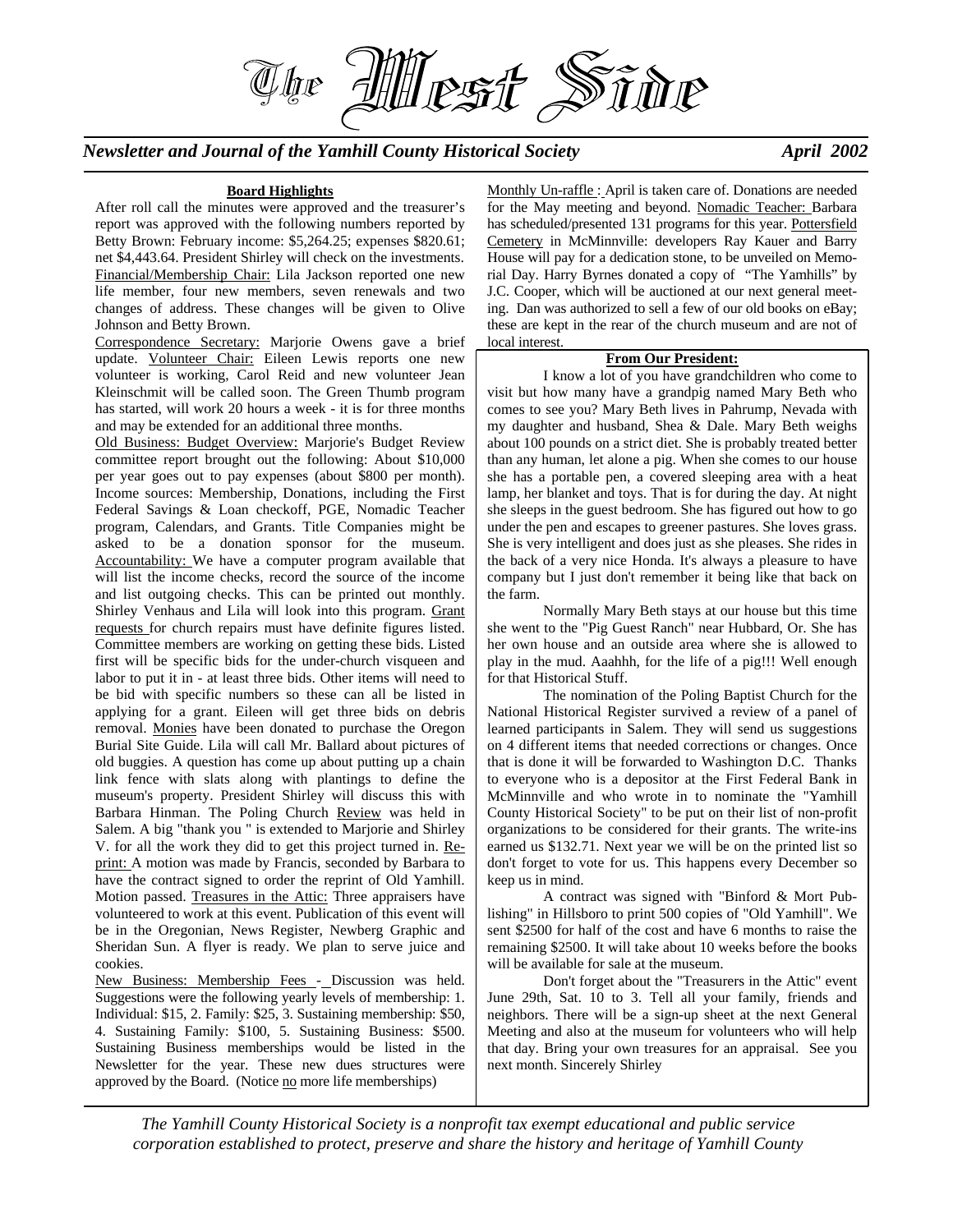#### **OFFICERS - 2002**

President *Shirley Venhaus 472-7328*

VP/Program *Barbara Knutson 843-2069*

Secretary (Joint) *Shirley McDaniel 662-3528 Eileen Crawley 835-3673* 

> Treasurer *Betty Brown 472-7100*

Financial Secretary *Lila Jackson 472-8510* 

Corres. Secretary *Marjorie Owens 843-3081* 

Board of Directors *Eileen Lewis 835-7531* 

> *Ed Roghair 472-6909*

*Francis Dummer 864-2637* 

*Dan Linscheid 843-2625* 

Volunteer Coordinator *Eileen Lewis 835-7531* 

**Librarian** *Olive Merry Johnson 472-6070* 

Newsletter *Dan Linscheid 843 -2625* 

Car Pool Coordinator<br>
panne Watts 835 *Joanne Watts -5893* 

#### **MUSEUM HOURS**

*September 1 - May 31 Sat-Sun 1 to 4 PM or By Appointment* 

*605 Market Street Lafayette Oregon Phone: 864-2308* 

#### **ANNUAL DUES**

*\$10.00 Individual \$17.00 Family \$125.00 Life*

 *Mail to: Financial Secretary 2430 North Baker McMinnville OR 97128*  © 2002 YCHS

## **Treasures in the Attic**

 YCHS is preparing to bring "Treasures in the Attic" (an Antique Appraisal event) to Yamhill County on Saturday, June 29th, 2002. This will be held at the museum complex and will be open to the public. Appraisers from many different areas of expertise will be on hand, giving appraisals on your antiques for a minimal fee. This is a fundraiser for the society so please mark you calendar now for this special event and plan on attending.

 There are many details left to plan and we are looking for volunteers. If you are interested in helping please call Joanne Watts 835- 5893 or Shirley Venhaus 434-0567

## **Special Presentation Scheduled**

August 13th of this year will see a very special presentation for our society. In mid-August of 1826, Alexander Roderick McLeod passed through the Yamhill valley on his way back from the central Oregon coast. He and Peter Skene Ogden were Chief Fur Traders for Hudson's Bay Company. Mr. Ogden's travels took him easterly and southerly, while Mr. McLeod went south and west from Fort Vancouver.

 Al Le Page, Executive Director of the National Coast Trail Association, will give a two hour presentation focusing on the trails and experiences of Mr. McLeod's trip through Yamhill County 176 years ago, almost to the day. Al has a one hour slide show, which will be followed up with another half-hour of general discussion and wrapping up with a question and answer period. You will need to mark this one on your calendar, since it was scheduled too late to be published earlier. This presentation will take place at 7:00 p.m. at the Yamhill County Public Works Auditorium. This will not be a potluck meeting, but we may have some light refreshments for our audience during a brief break.

# **Note of Appreciation**

 Each month, prior to preparation of this newsletter, Jim Lockett brings the editor an article. He is very faithful in this, and it is very much appreciated by our entire membership. One of Jim and Reita's special gifts to our organization has been publication of numerous books and articles pertaining to subjects and people of local historical interest. When they leave on vacation for a month or two, Jim always puts together an extra monthly article for this publication. This extra effort saves a lot of last minute (gray) hair-pulling by yours truly. So, the next time you see Jim or Reita, please let them know how much their efforts are appreciated.

 On the subject of newsletters, if any of you wish to see something specific, or have a submittal, let us know. DL

### **Fourth Graders Visit Museum**

 Twenty-five fourth graders from Grand Haven Elementary School, McMinnville, toured the three museum buildings the morning of February 21. They were accompanied by their teacher, Gloria Lutz, and student teacher, Noel Kroese, plus two other adults.

 These children were full of questions— How is velvet made? Did the long black dress go all the way to the floor? Why do the stereoscopic pictures look 3-D? Did they mail those leather post cards? How does the big churn work?, etc., etc.– and several brought cameras to snap pictures of their favorite exhibits.

 Twila Byrnes, who usually guides the children through the church, was unable to be there Thursday, but she had prepared packets of Joanne Watt's handmade soap for each group of children, and stocked the lady-in-the-sleigh's shopping basket with items which pioneer women might have purchased. Some children noticed that a few brands are still available today. Ed Roghair, Patsey Miller and I were on duty.—Lois Brooks

## **Courthouse History Presentation**

On March 22nd, Dan Linscheid gave a presentation to the McMinnville Newcomers group on the history of our county courthouses. This group has been in existence for about 12 years, giving support to area newcomers and trying to make them feel a part of the community. Were you aware that Yamhill County has had four courthouses over the years, and has held court in at least twice that number of locations? The first circuit and probate court meetings were held in settler's homes near the falls at Lafayette, and after Jacob Hawn built the Lafayette House (aka Hawn's Tavern) court was moved there. In about 1850, the county bought a building for \$800 from Levi Scott, and this is the one that burned to the ground in 1857. It could seat about 100 people, and was at the SW corner of 3rd and Jefferson in Lafayette.

The replacement structure was one block south of our Museum, was made of brick, and was occupied in February of 1860. Problems with this courthouse, the new Jail, as well as changes in our county's population and commerce centers over the next 25 years resulted in an election to relocate to McMinnville. This was a hotly contested issue, and hard feelings over the move were the order of the day. The new home of county government cost nearly 1/2 as much again as the bid (\$61,000 vs. \$47,000), and a guard was paid to oversee the records just prior to moving in. (No one has ever come up with compelling evidence of the mythical "midnight ride", stealing the records from Lafayette for relocation) The move occurred in 1889, and this courthouse lasted the next 75 years until it was replaced in 1964 with the current structure.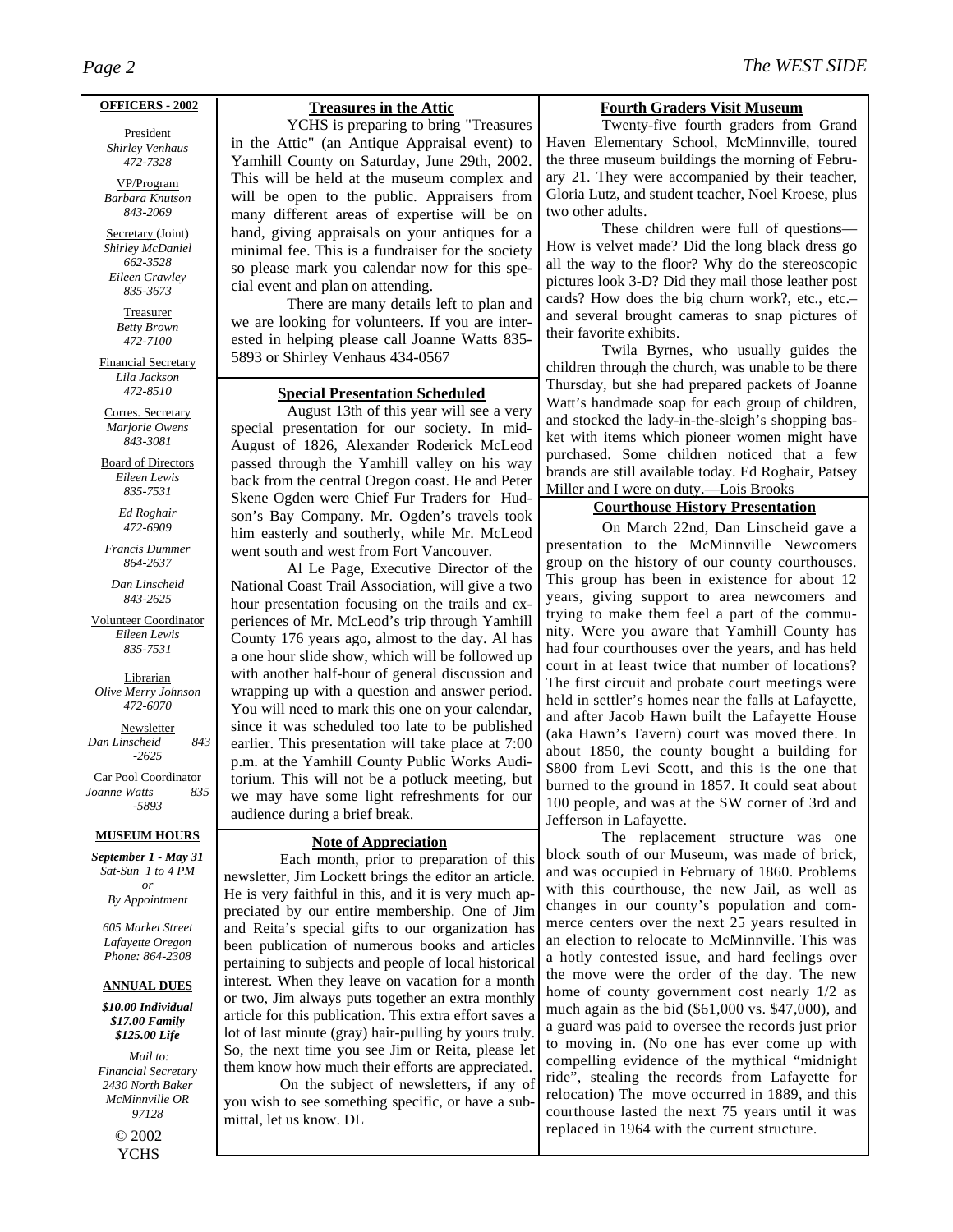Those first days of 1842 and 1843 were awesome for the emigrants as they settled on the lush land of the upper Willamette Valley area. However, transportation was a serious problem. Only Indian trails and rivers were open to travel. These played a major role in the development of Yamhill County.

The Indian trail from Oregon City to McMinnville went up the Tualatin river to the Forest Grove area then down present day Highway 47 to Lafayette. There it crossed the ford at "Yamhill Falls" (Lafayette), now a mere ripple in the river. It was an easy place to cross and would later prove an economic boon to Lafayette where miners outfitted before heading to the mines in California.

As more people settled in Yamhill County the trails became wider and muddier with logs across creeks to serve as bridges. As travel increased the trails became roads but during the rainy season wagons sank to their axles. In 1847 one attempt to improve the situation was a "plank" road constructed from Portland, via Canyon Drive, Washington county and on down to Lafayette. During a particular wet time a wagon leaving Portland on this road would sink to the wheel hubs. Fighting dense undergrowth and fallen trees, they could just travel about nine miles in a day. Construction continued on the road but the winter rains invariably floated the summer's work away. Attempts to improve this road eased when in the early 1850's the river boats began to provide the necessary transportation for those early settlers. Road improvement beyond the needs of pack horses and wagons stopped until the coming of the automobile.

This 1850 leap forward in transportation with the steamships coming up the river, is reminiscent of the Mississippi River stern wheeler days that provided a needed and fairly luxurious form of transportation for the early pioneers.

By this time, abundant crops were being raised in the upper Willamette Valley. Getting them to market was a serious problem. During the fall harvest when crops needed to be sent to Oregon City and beyond, the wagons were usually mired deep in the mud.

 James D. Miller of Linn City, aware of this transportation problem, saw a way to help and also to make some money. He started a water transportation service on the upper Willamette and Yarnhill Rivers in the spring of 1850. He had a sixty-five foot flat boat capable of carrying 350 bushel of wheat. The boat was manned by four Indian oarsmen who received \$16.00 a trip; one day down river and two days back. Charging 50 cents a bushel to carry wheat down river to Canemah and \$35.00 a ton for other goods upriver was a lucrative business for Miller. Canemah was located just above the falls at Oregon City where the goods could be portaged on down the river. Throughout 1850, Miller made many profitable trips with full loads both up and down the river. In the summer of that year, George A. Pease began boating on the upper Willamette river so the two men enjoyed racing each other and making great profits.

 Unfortunately, in May of 1851, the "Hoosier," a crude steamboat, appeared on the upper rivers. This put Miller and Pease out of business. The appearance of the "Hoosier" at Dayton and Lafayette was a great event. The county residents and farmers flocked to see the boat. It was able to haul more freight cheaper and faster than the flatboats and also provided transportation for those needing to go to Oregon City. But the Hoosier's monopoly lasted just a month. On June 6, 1851, the small "Washington" churned up the Yamhill for her share of the great grain wealth bound for lower Willamette flouring mills.

1851 became the year of the river steamboats. These two boats added first class travel for the upper river residents.

In the meantime, the West Side Stage Co. was making daily trips with four-horse stages through the Willamette Valley, still following the Old Indian trail from Oregon City and Portland. The fare between Portland and McMinnville was \$4.00, \$8.00 on to Corvallis. By 1870 travelers could cross Oregon by stagecoach in 60 hours and reach Sacramento in 5 and 1/2 days. Portland was a good days ride from McMinnville and Lafayette . A trip there usually required an overnight stay which left little time for business.

During the 1870's the area residents celebrated the arrival of the railroad. Now you could go to Portland in the morning, have lunch, do some business and be home for dinner. The steamboats were nice but the train was much faster.

 The Southern Pacific purchased the railroad in 1901 and a new passenger system was put into operation. The "Red Electric" had come to town! These cars provided transportation between Portland and Corvallis with up to 8 stops in McMinnville. The railroad was soon pushed through Lafayette, Dundee and Newberg and on to Portland, a new and faster route.

While road building was not a priority during the early 1900s, a flood of automobiles soon provide a wakeup call. Cars traveling to California had to brave a muddy road to Cottage Grove, wait with fellow travelers until enough cars were there to fill a flat car on the railroad and then on by train to Roseburg. From there the road was usually passable.

In 1923, the West Side Pacific Highway was opened; completing the dream of area residents for easy access roads throughout the state. By 1930, the automobile and good roads put the "Electric" trains, the Riverboats, and the horse and buggy out of business. Now we could drive across the state in 12 hours, to Sacramento in 2 days and across county in 10 days. The coming of the freeway system cut those times in half and Jet Airliners cut them to mere hours. We had gone from 3 miles per hour to 600 miles per hour in just over 100 years!